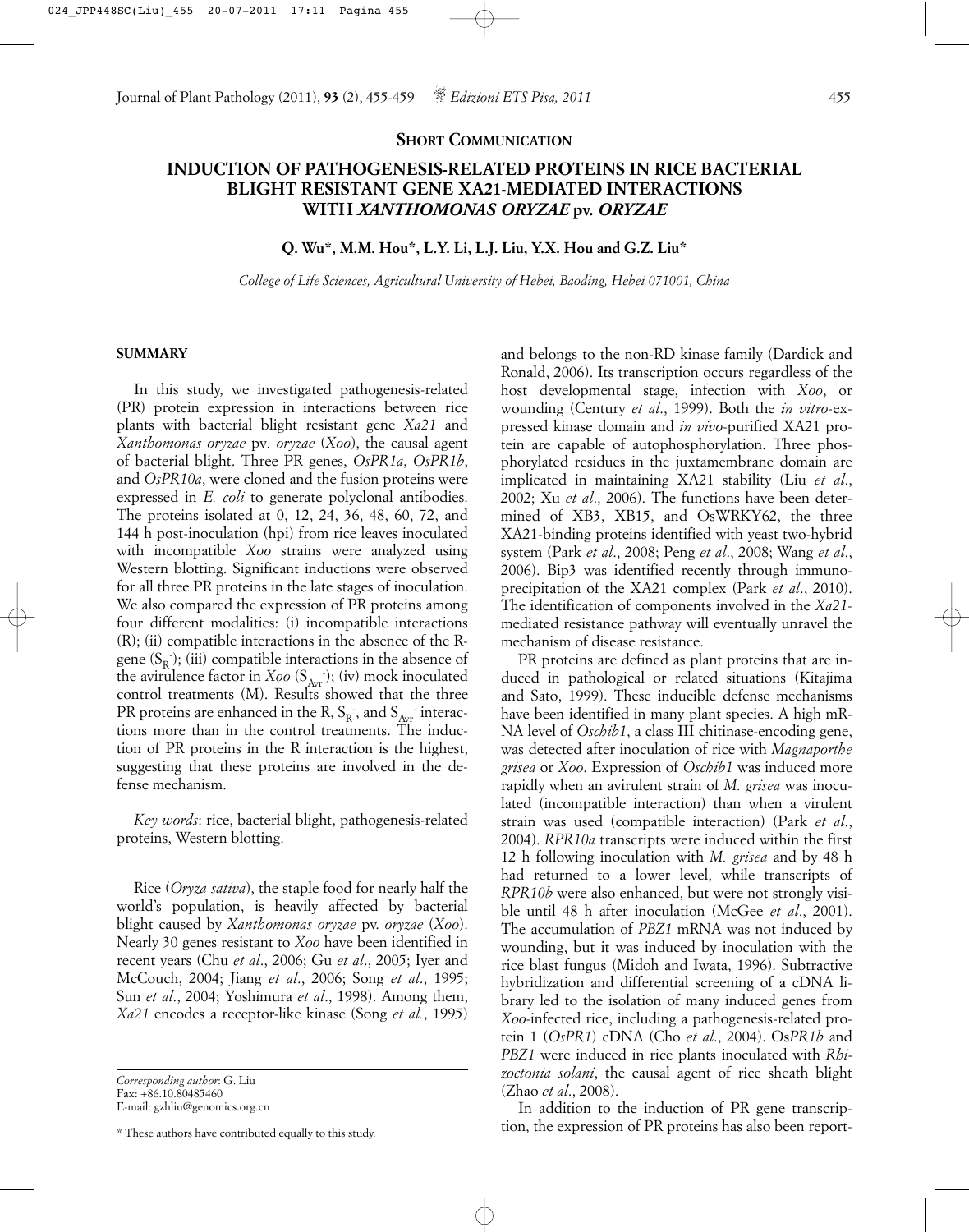ed. Western blotting analysis revealed that OsPR-10 was induced earlier and to a greater extent in incompatible reactions (Kim *et al*., 2003). Rice JIOsPR10 protein was also examined using Western blotting, and found to be expressed in developmental tissues, including flowers and roots. The protein was also expressed under abiotic stress, such as senescence and wounding (Kim *et al*., 2008).

The interaction between *Xa21*-containing rice plants and *Xoo* Philippine Race 6 (PR6) strain is incompatible, while compatible interactions will occur in the absence of R or the avirulence gene. Transcription of *OsPR1a*, *OsPR1b,* and *OsPR10a* in rice plants containing *Xa21,* when inoculated with *Xoo* PR6 strain were up-regulated, indicating that the induction of these *OsPR* genes are dependent of host-pathogen interactions and that the *Xa21* locus is required for the highest levels of induction (Ponciano *et al*., 2006). However, the expression of PR proteins was not reported. We have now generated OsPR1A, OsPR1B, and OsPR10A-specific antibodies and used Western blotting to detect the expression of PR proteins at different time points following inoculation with *Xoo.*

TP309 is a rice variety (*Oryza sativa japonica*) whose transgenic line 4021-3, containing the homozygous *Xa21* gene, was generated in Dr. P.C. Ronald laboratory at the University of California, Davis. The interaction between 4021-3 and *Xoo* PR6 is incompatible (R). PR6 infected TP309 and Philippine race 10 (PR10)-infected 4021-3, both showing susceptible interactions, are designated as  $S_R$  and  $S_{Avr}$ , respectively (Xu *et al.*, 2006). The mock control treatments (M) were inoculated using distilled water. The inoculation with *Xoo* was carried out using the leaf-clipping method (Kauffman *et al*., 1973). Samples from rice leaves, inoculated with *Xoo* were collected at 0, 12, 24, 36, 48, 60, 72, and 144 h post-inoculation (hpi).

We designed primers based on cDNA sequences of *OsPR1a* (LOC\_Os07g03710.1), *OsPR1b* (LOC\_Os01g 28450.1), and *OsPR10a* (LOC\_Os12g36880.1) from the Rice Genome Annotation Project database (http://rice. plantbiology.msu.edu) using PrimerCE software (Cao *et al*., 2010). OsPR1aF (5'GGAATTCATGGCGAGTTCG TCGAGCAGGTT3') and OsPR1aR (5'CCCAAGCTT TCAGTAGGGAGATTGGCCGACG3') primers were used for PCR amplification of *OsPR1a*. OsPR1bF (5'GGAATTCATGGAGGTATCCAAGCTGG3') and OsPR1bR (5'CCCAAGCTTTTAGTAAGGCCTCTGT CCG3') primers were used for PCR amplification of *Os-*PR1b. OsPR10aF (5'GAAGATCTGATGGCTCCGGC-CTGCGTCT3') and OsPR10aR (5'GGAATTCTTAG-GCGTATTCGGCAGGGTG3') primers were used for PCR amplification of *OsPR10a*. The underlined letters are the restriction enzyme recognition sites for *Eco*R I, *Hind* III, and *Bgl* II, respectively. PCR was performed with the following temperature regime: 94°C for 5 min, 30 cycles of 94°C for 1 min, 58°C for 1 min, and 72°C for 1 min, then followed by 72°C for 10 min. The PCR product was purified with a Fragment Purification Kit (TaKaRa, Japan) and analyzed in 1% agarose gel.

PCR products and expression vectors were digested with two restriction enzymes. The *OsPR1a* PCR product was ligated with pET30a-GST, a GST tag-containing version of pET30a (Novagen, Germany), created in our laboratory whose detailed sequence can be found in the PrimerCE vector database (Cao *et al*., 2010). *Os-PR1b* and *OsPR10a* PCR products were integrated into the pET30a vector. The induction and purification of fusion proteins were carried out as described previously (Chen *et al*., 2009).

Rice protein extraction and Western blotting were performed as described previously with modifications (Wang *et al*., 2006). Briefly, the polyclonal antibodies were generated by BPI (Beijing Protein Innovation, China). For Western blotting, the membrane was incubated with a horseradish peroxidase-conjugated goatanti rabbit antibody (Zhongshan Goldenbridge Biotechnology, China) for 1 h at room temperature. The blot was developed using a SuperECL Plus kit (Applygen, China), and the signal was exposed using X-ray film. The equal loading of proteins was confirmed by Ponceau S staining the membrane.

*OsPR1a, OsPR1b,* and *OsPR10a* were PCR-amplified using cDNA plasmids as templates and separated with a 1% agarose gel (Fig. 1A). The actual sizes of PCR products were consistent with the predicted 507, 495, and 477 bp, respectively. PCR-amplified products were cloned into expression vectors and verified by sequencing. Fusion proteins were induced and separated with SDS-PAGE. Proteins OsPR1A and OsPR1B accumulated highly in the pellet, while protein OsPR10A was found in both pellet and supernatant. The apparent molecular weight of the three recombinant fusion proteins shown in SDS-PAGE are consistent with the respective predicted sizes of 44.3, 22.9, and 22.0 kDa (Fig. 1B).



**Fig. 1.** A. PCR amplification of *OsPR1a, OsPR1b*, and *OsPR10a.* B. Expression of OsPR1A, OsPR1B, and OsPR10A fusion proteins in *E. coli.* U, not induced; S, Supernatant; P, Pellet.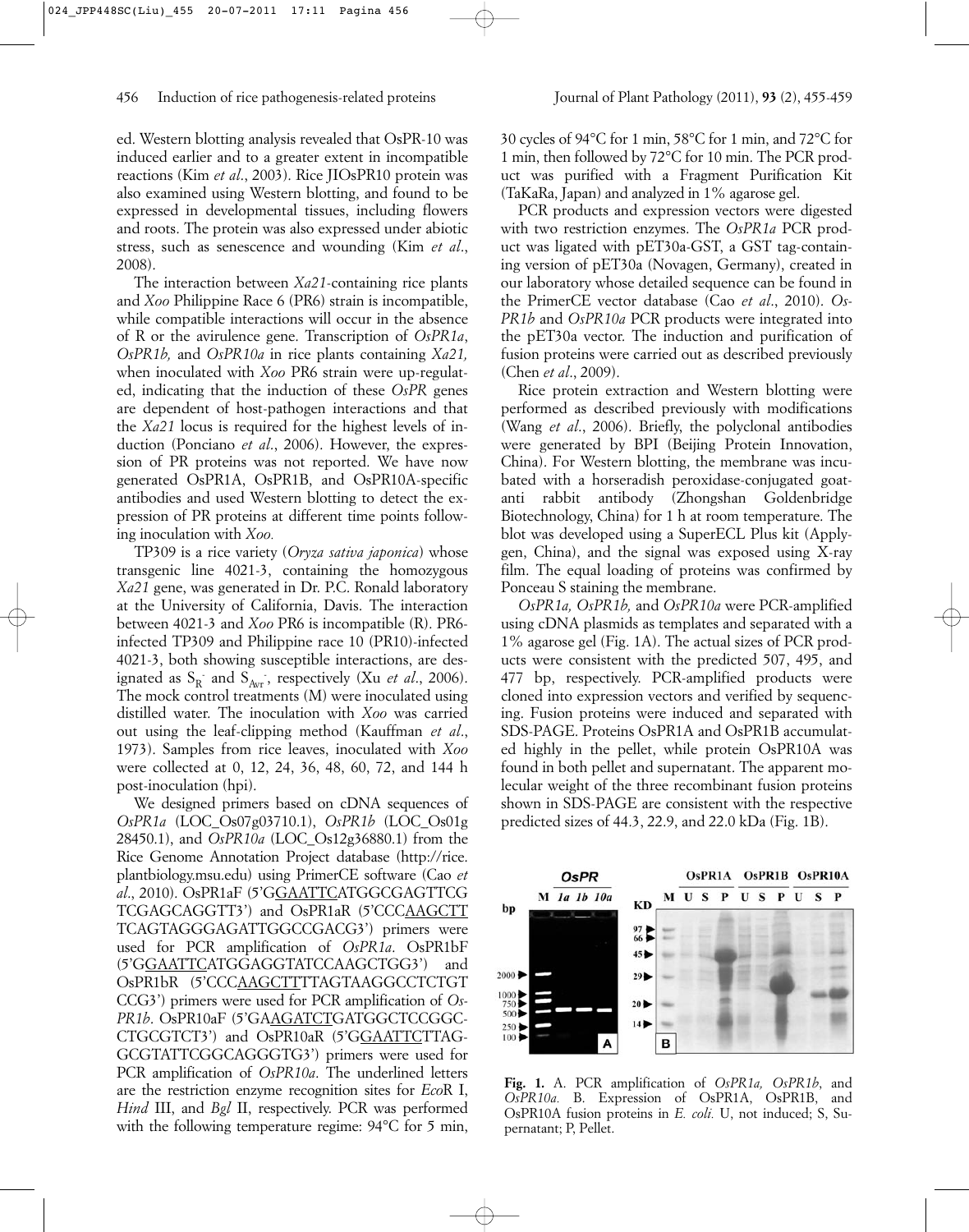

**Fig. 2.** Western blotting of OsPR1A protein expression in rice. A. Upper panel, OsPR1A protein expression in incompatible interactions at the time points indicated. B. Upper panel, OsPR1A protein expression at 0, 72 h, and 144 h in the  $\hat{R}$ ,  $S_{R}$ ,  $S_{Avr}$ , and control interaction, respectively. Lower panel of  $\widetilde{A}$ and B, Ponceau S stained membrane.

Purified OsPR1A, OsPR1B, and OsPR10A proteins were used as antigens to immunize rabbits. Since the amino acid sequence of protein OsPR1A and OsPR1B are quite close (64% of their amino acids are identical) (Ponciano *et al*., 2006), the antibody specificity for recombinant proteins was evaluated by Western blotting, which showed that recognition was specific (not shown).

To investigate OsPR1A protein expression in the incompatible interaction between rice and *Xoo*, the PR6 strain was used to inoculate rice 4021-3 plants. Inoculated leaves (about 1 cm) were harvested at 0, 12, 24, 36, 48, 60, 72, and 144 hpi. Western blotting analysis detected a band of 17.6 kD (Fig. 2A), which is consistent with the molecular weight of OsPR1A. The intensity of the band remained constant from 0 to 60 hpi, showed an enhancement at 72 hpi and a significant increase at 144 hpi, indicating that the induction of this protein takes place in the late stage of infection.

To compare the response between the R,  $S_R$ ,  $S_{Avr}$ , and the control treatment, Western blotting was conducted at 0, 72, and 144 hpi. The results showed that at 0 hpi the four interactions produced low signals. At 72 hpi, the signal produced by the R interaction was higher than that produced by the  $S_R$ ,  $S_{Avr}$ , and the control interaction. At 144 hpi, the signals produced by the R,  $S_R$ , and  $S_{Avr}$  interactions were significantly higher than that produced by the control treatment. However, there were no significant difference among the  $S_R$ , and  $S_{Avr}$ interactions (Fig. 2B).

When Western blotting was performed to examine OsPR1B protein expression in incompatible interactions, it was found that OsPR1B was barely detectable in the early stages of infection (0-48 hpi) showing a basal level expression, but the induction was much higher in the late stages (Fig. 3A). The size of the detected band is 17.5 kD, which is consistent with the molecular weight of protein OsPR1B. Comparison was car-

ried out among R,  $S_R$ ,  $S_{Avr}$ , and the control treatment at three time points (0, 72, and 144 hpi), disclosing a difference only at 72 and 144 hpi. At 72 hpi, the expression of the OsPR1B protein in the R interaction was higher than that in the  $S_R$ ,  $S_{Avr}$ , and the control treatment. At 144 hpi, the expression of OsPR1B in the R interaction was the highest, followed by that in the  $S_R$ ,  $S_{Avr}$ , and the control treatment (Fig. 3B).

When the expression in the incompatible interaction of protein OsPR10A was investigated, the signal was almost undetectable in the early stages, but increased significantly in the later stages (48, 60, 72, and 144 hpi) (Fig. 4A). At 48 hpi, the signal produced by the R interaction was higher than that in the  $S_R$ ,  $S_{Ayr}$ , and the control treatment. Moreover, the signal produced by the  $S_R$ treatment was higher than that in the  $S_{Avr}$  and the control treatment. At 144 hpi, the signal produced by the R interaction was higher than that in the  $S_R$ ,  $S_{Avr}$ , and the control treatment, while there was no significant difference between the signals produced by the  $S_{Avr}$  and the control treatment (Fig 4B).



**Fig. 3.** Western blotting of OsPR1B protein expression in rice. A. Upper panel, OsPR1B protein expression in incompatible interactions at the time points indicated. B. Upper panel, OsPR1A protein expression at 0, 72 h, and 144 h in R,  $S_R$ ,  $S_{Avr}$ , and the control interaction, respectively. Lower panel of A and B, Ponceau S stained membrane.



**Fig. 4.** Western blotting of OsPR10A protein expression in rice. A. Upper panel, OsPR10A protein expression in incompatible interactions at the time points indicated. B. Upper panel, OsPR10A protein expression at 0, 48 and 144 h in R,  $S_{R_2}$ ,  $S_{A_{V_r}}$ , and the control interaction, respectively. Lower panel of A and B, Ponceau S stained membrane.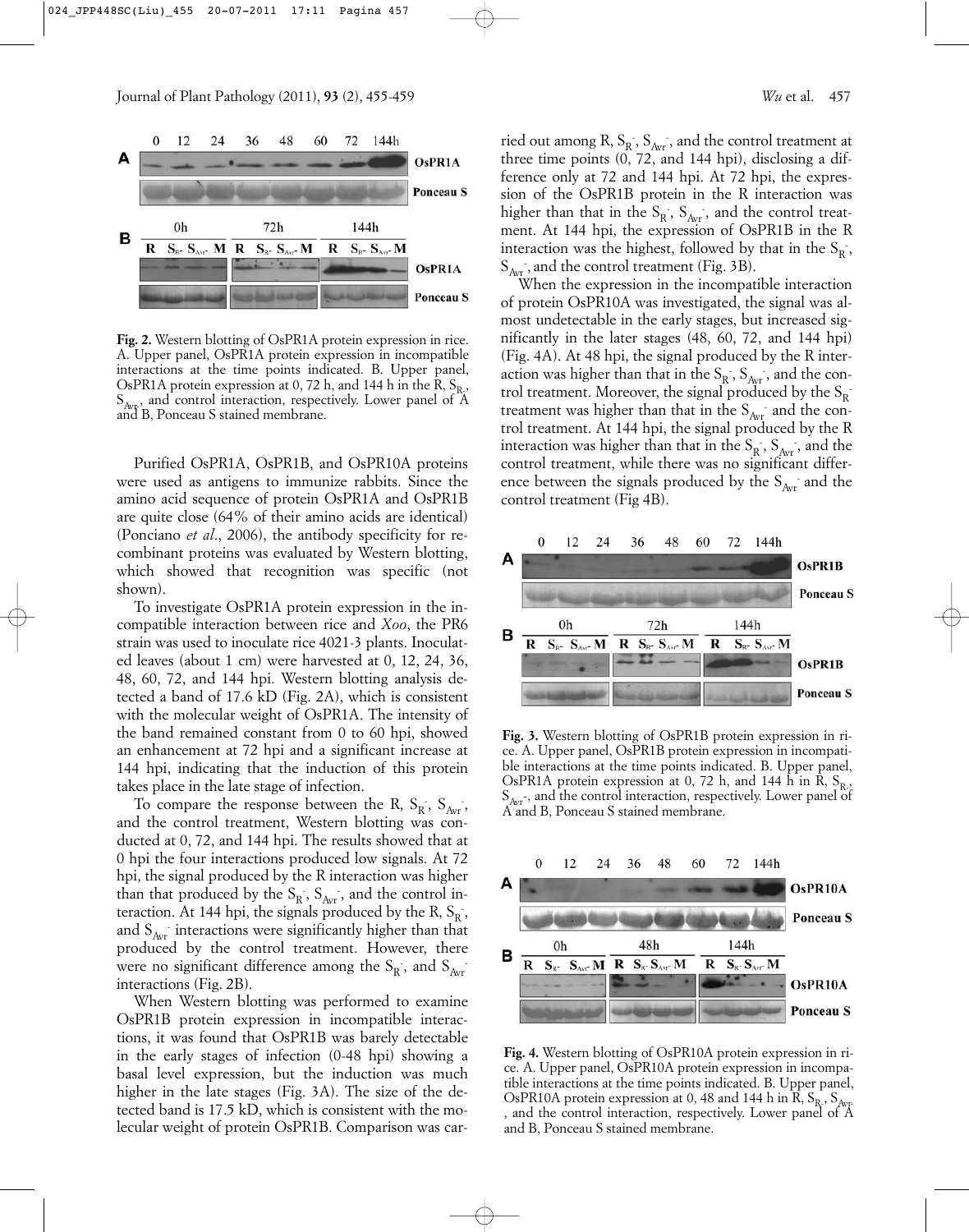Previous report have shown that transcription of *Os-PR1a*, *OsPR1b*, and *OsPR10a* genes is correlated with both *Xa21* and the *Avr* factor for the highest levels of induction (Ponciano *et al*., 2006). We have now found that the expression of the PR proteins in the incompatible interactions is significantly higher than that in the compatible interaction. In particular, the expression of OsPR1B and OsPR10A in  $S_R$  interactions is higher than that in the S  $_{\text{Avr}}$  interactions, suggesting that the *Avr* factor plays an important role in the induction of PR proteins. In the late stage of infection, the expression of Os-PR1A, OsPR1B, and OsPR10A in the R,  $S_R$ , and  $S_{Avr}$ . interactions was significantly higher than that in control treatments, suggesting that either R or *Avr* factor may contribute to the accumulation of PR proteins.

Induction of OsPR1A, OsPR1B, and OsPR10A proteins occurred at 72, 60, and 48 hpi, respectively indicating that induction of OsPR10A is the earliest, while OsPR1A is induced at a later stage. The induction of PR genes detected by Northern blotting occurred at three days (72 hpi) (Ponciano *et al*., 2006). Rice *RPR10a* transcripts were induced as early as 12 hpi with *M. grisea* (McGee *et al*., 2001). In the compatible interactions between rice and *M. grisea* race KJ101, accumulation of OsPR-10 was first observed 48 hpi, while in the incompatible interaction (*M. grisea* race KJ401), it was detected 36 hpi (Kim *et al*., 2003). Compared with previous results, it seems that the induction of PR proteins occurred later in response to infection with *Xoo* than in infection with *M. grisea.* Based on the Western blotting results, the induction of PR proteins can last for several days, suggesting that they are not only involved in the initiation of the defense response, but also in maintaining the inhibition of bacterial multiplication. No significant difference in the mock-inoculated control samples at different time points were observed, indicating that the induction of the PR proteins is not affected by wounding. In contrast, the expression of the JIOsPR10 protein began to increase at 4 h post-wounding, reached a maximum level at 12 h, and was still detectable at 24 h (Kim *et al*., 2008).

In summary, our results indicate that both the R gene and the *Avr* factor can contribute independently to the induction of the OsPR1A, OsPR1B, and OsPR10A proteins. However, the highest level of PR protein expression occurred when both factors are present simultaneously.

Inductions take place during the late stage of inoculation with *Xoo*, suggesting that the three PR proteins are involved in the defense response. Up- or down-regulation of these PR proteins by means of over-expression or RNA interference may alter resistance to *Xoo* in rice. The data also suggest that PR proteins may play different roles in the interactions as indicated by the level and time of induction.

## **ACKNOWLEDGEMENTS**

This work was supported by the National Natural Science Foundation of China (No. 30670175, 30730007) and the 973 project (2006CB101706, 2006CB100202). We are grateful to Dr. Xiongying Cheng and Yang Liu for critical reading of this manuscript.

### **REFERENCES**

- Cao Y., Sun J., Zhu J., Li L., Liu G., 2010. PrimerCE: designing primers for cloning and gene expression. *Molecular Biotechnology* **46**: 113-117.
- Century K.S., Lagman R.A., Adkisson M., Morlan J., Tobias R., Schwartz K., Smith A., Love J., Ronald P.C., Whalen M.C., 1999. Developmental control of Xa21-mediated disease resistance in rice. *The Plant Journal* **20**: 231-236.
- Chen H., Li L., Bai H., Cao Y., Wang X., Liu G., 2009. Expression analysis of rice U-Box proteins at different developmental stages. *Progress of Biochemistry and Biophysics* **39**: 1208-1214.
- Cho S.M., Shin S.H., Kim K.S., Kim Y.C., Eun M.Y., Cho B.H., 2004. Enhanced expression of a gene encoding a nucleoside diphosphate kinase 1 (OsNDPK1) in rice plants upon infection with bacterial pathogens. *Molecules and Cells* **18**: 390-395.
- Chu Z., Yuan M., Yao J., Ge X., Yuan B., Xu C., Li X., Fu B., Li Z., Bennetzen J.L., Zhang Q., Wang S., 2006. Promoter mutations of an essential gene for pollen development result in disease resistance in rice. *Genes and Development* **20**: 1250-1255.
- Dardick C., Ronald P.C., 2006. Plant and animal pathogen recognition receptors signal through non-RD kinases. *PLoS Pathogen* **2**: e2.
- Gu K., Yang B., Tian D., Wu L., Wang D., Sreekala C., Yang F., Chu Z., Wang G.L., White F.F., Yin Z., 2005. R gene expression induced by a type-III effector triggers disease resistance in rice. *Nature* **435**: 1122-1125.
- Iyer A.S., McCouch S.R., 2004. The rice bacterial blight resistance gene xa5 encodes a novel form of disease resistance. *Molecular Plant-Microbe Interactions* **17**: 1348-1354.
- Jiang G.H., Xia Z.H., Zhou Y.L., Wan J., Li D.Y., Chen R.S., Zhai W.X., Zhu L.H., 2006. Testifying the rice bacterial blight resistance gene xa5 by genetic complementation and further analyzing  $xa5$  (X $a5$ ) in comparison with its homolog TFIIAgamma1. *Molecular Genetics Genomics* **275**: 354-366.
- Kauffman H.E., Reddy A.P.K., Hsieh S.P.V., Marca S.D., 1973. An improved technique for evaluation of resistance of rice varieties to *Xanthomonas oryzae*. *Plant Disease Reporter* **57**: 537-541.
- Kim S.T., Cho K.S., Yu S., Kim S.G., Hong J.C., Han C.D., Bae D.W., Nam M.H., Kang K.Y., 2003. Proteomic analysis of differentially expressed proteins induced by rice blast fungus and elicitor in suspension-cultured rice cells. *Proteomics* **3**: 2368-2378.
- Kim S.T., Yu S., Kang Y.H., Kim S.G., Kim J.Y., Kim S.H., Kang K.Y., 2008. The rice pathogen-related protein 10